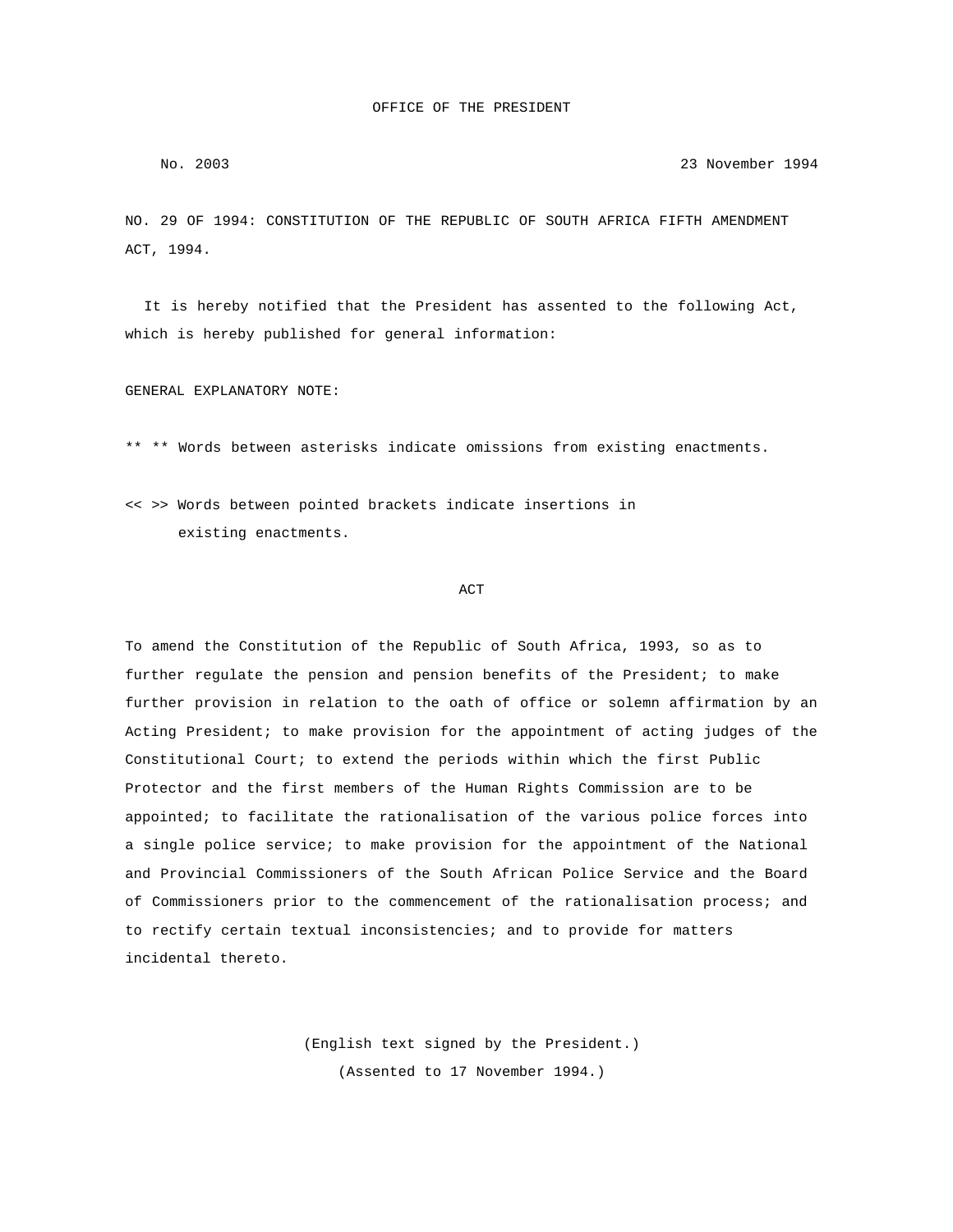BE IT ENACTED by the Parliament of the Republic of South Africa, as follows:-

Substitution of section 79 of Act 200 of 1993

 1. The following section is hereby substituted for section 79 of the Constitution of the Republic of South Africa, 1993 (hereafter referred to as the Constitution):

"Remuneration and pension of President

 79. There shall be paid to the President out of and as a charge on the National Revenue Fund and apart from any privilege which he or she may enjoy, such remuneration and allowances, and upon his or her retirement, or to his or her widow or widower <<or dependent or nominee (including his or her estate) as-he or she may elect,>> on his or her death, such pension and pension benefits, as may be determined from time to time by resolution of Parliament.".

Amendment of section 86 of Act 200 of 1993

 2. Section 86 of the Constitution is hereby amended by the insertion after subsection (3) of the following subsection:

 <<"(3A) (a) The person appointed as Acting President shall, subject to paragraph (b), before formally assuming office make and subscribe an oath or solemn affirmation in the terms set out in Schedule 3 before the Chief Justice or a judge of the Supreme Court designated by the Chief Justice for this purpose.

 (b) An oath or solemn affirmation made and subscribed by a person appointed as Acting President shall for purposes of any subsequent appointment of that person as Acting President during the term of office of a particular President, be deemed to be an oath or solemn declaration made and subscribed by that person also in respect of such subsequent appointment. ".>>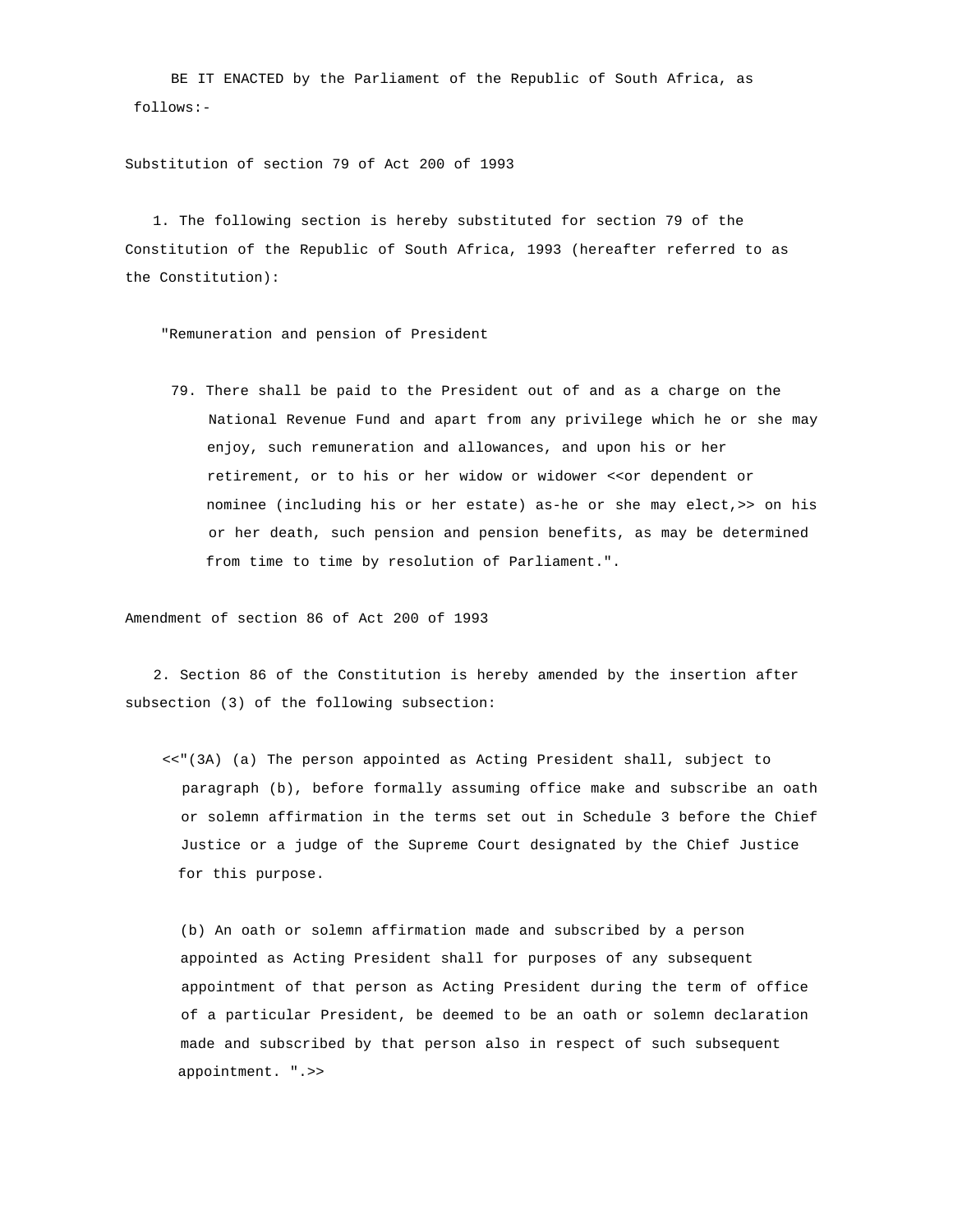3. Section 99 of the Constitution is hereby amended by the addition of the following subsections:

 << "(8) Whenever the President of the Constitutional Court is absent or unable to perform his or her functions, or if the office of President of the Constitutional Court becomes vacant, the President may in consultation with the Cabinet and after consultation with the Chief Justice and, if he or she is available, the President of the Constitutional Court, appoint a judge of the Constitutional Court as Acting President of the Constitutional Court for the period of absence or inability of the President of the Constitutional Court or until the vacancy is filled.

 (9) Whenever a judge of the Constitutional Court is absent or unable to perform his or her functions, or if a vacancy among the judges of the Constitutional Court arises, the President may, on the recommendation of the Minister responsible for the administration of justice made in consul tation with the President of the Constitutional Court and the Chief Justice,

 appoint any person qualified in terms of subsection (2), as an acting judge of the Constitutional Court for the period of absence or inability of the judge concerned or until the vacancy is filled: Provided that at all times at least four judges of the Constitutional Court, including acting judges, shall be judges who have been appointed from among the judges of the Supreme Court.

 (10) A person may be appointed as Acting President or acting judge of the Constitutional Court irrespective of whether he or she was appointed on a previous occasion as Acting President or acting judge of the Constitutional Court: Provided that no person shall act as an acting judge for a period exceeding six months.

 (11) Any appointment made under this section shall be deemed to have been made also in respect of any period during which the person appointed is necessarily engaged in connection with the disposal of any proceedings in which he or she has participated as a judge of the Constitutional Court and which have not yet been disposed of at the expiry of the period for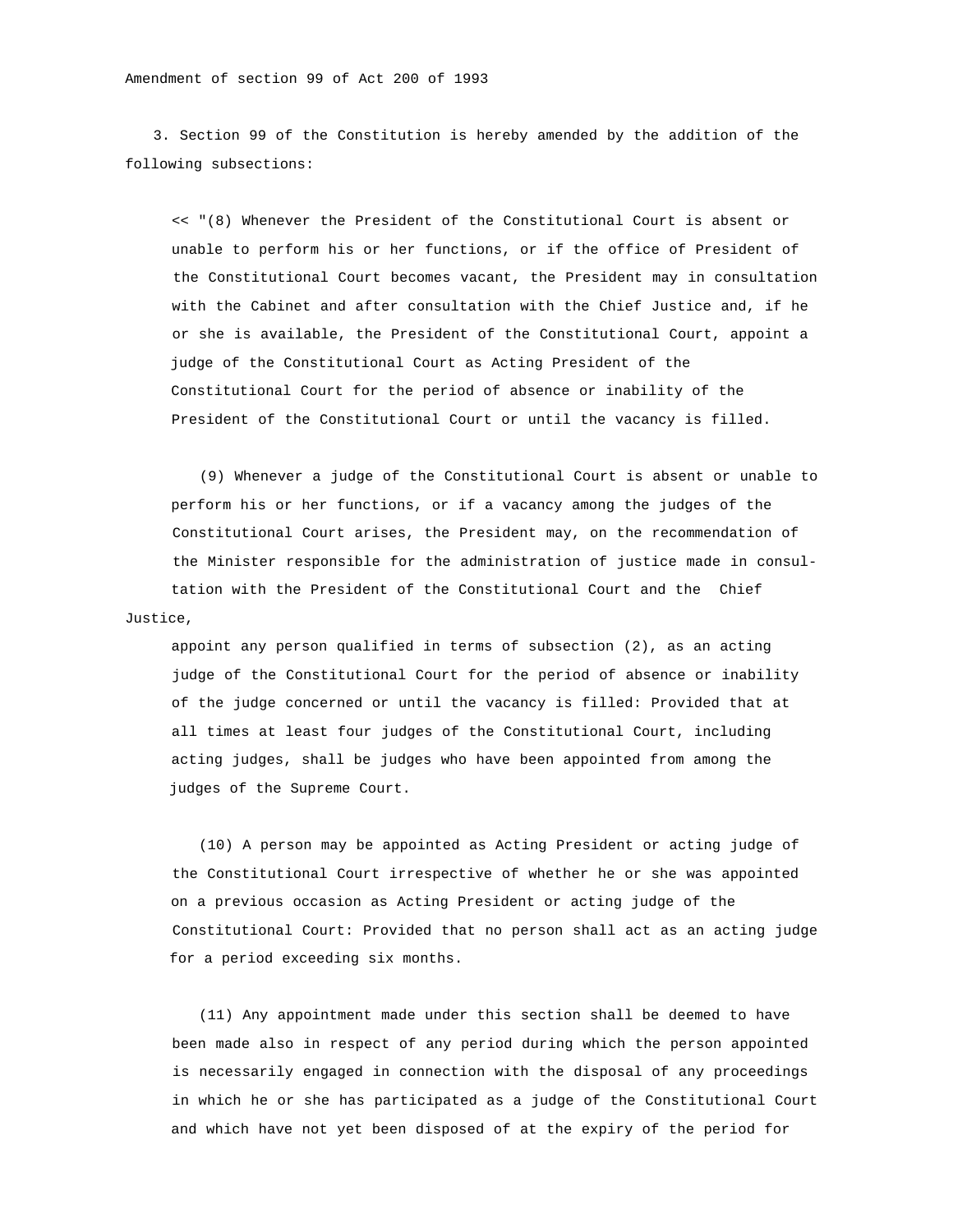which he or she was appointed.".>>

Amendment of section 110 of Act 200 of 1993, as amended by section 7 of Act 13 of 1994

 4. Section 110 of the Constitution is hereby amended by the substitution for subsection (3) of the following subsection:

 "(3) The first appointment of a person as the Public Protector after the commencement of this Constitution shall be made \*\*[within 120 days of]\*\* as soon as possible after the first sitting of the Senate under this Constitution. ".

Amendment of section 115 of Act 200 of 1993, as amended by section 8 of Act 13 of 1993

 5. Section 115 of the Constitution is hereby amended by the substitution for subsection (4) of the following subsection:

 "(4) The first members of the Commission after the commencement of this Constitution shall be appointed \*\*[within 120 days of]\*\* << as soon as possible after>> the first sitting of the Senate under this Constitution.".

Amendment of section 218 of Act 200 of 1993

 6. Section 218 of the Constitution is hereby amended by the substitution for subparagraph (i) of paragraph (n) of subsection (1) of the following subparagraph:

> are necessary to achieve the objectives referred to in section \*\*[217]\*\* 215; and".

Amendment of section 219 of Act 200 of 1993

 7. Section 219 of the Constitution is hereby amended by the substitution for paragraph (b) of subsection (2) of the following paragraph:

"(b) the recruitment of members of the Service responsible for the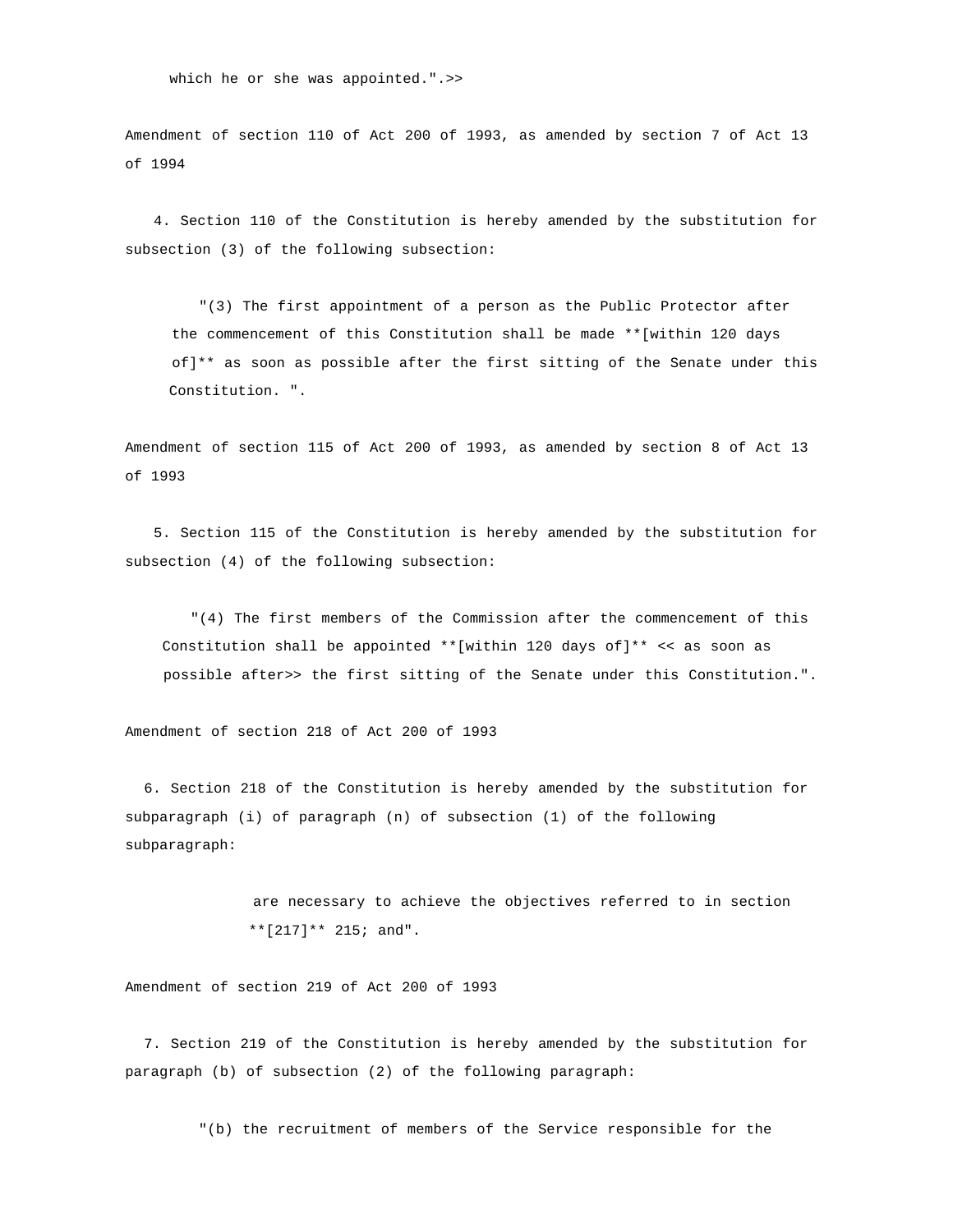functions set out in subsection (1) \*\*[, and the promotion of any such members to the rank of colonel or above];".\*\*

Amendment of section 237 of Act 200 of 1993

 8. Section 237 of the Constitution is hereby amended by the insertion after paragraph (a) of subsection (2) of the following paragraph:

- <<"(aA) In anticipation of the adoption of the Act of Parliament contemplated in section 214-
	- (i) the National Commissioner and Provincial Commissioners of the South African Police Service contemplated in section 214(2)(a) may be appointed;
- (ii) a meeting of the National Commissioner and the Provincial Commissioners or their nominees shall be deemed to be a meeting of the Board of Commissioners contemplated in section 220(2) and any decision taken at such a meeting shall be deemed to be a decision of the Board;
- (iii) the existing police forces, deemed in terms of section 236(7) to constitute the South African Police Service contemplated in section 214, may be rationalised in accordance with this section; and
	- (iv) proclamations to regulate such rationalisation may be issued in terms of subsection (3).".>>

Amendment of section 245 of Act 200 of 1993

 9. Section 245 of the Constitution is hereby amended by the substitution in paragraph (b) of subsection (3) for the expression "paragraph (b)" of the expression "paragraph (a)".

## Short title

 10. (1) This Act shall be called the Constitution of the Republic of South Africa Fifth Amendment Act, 1994.